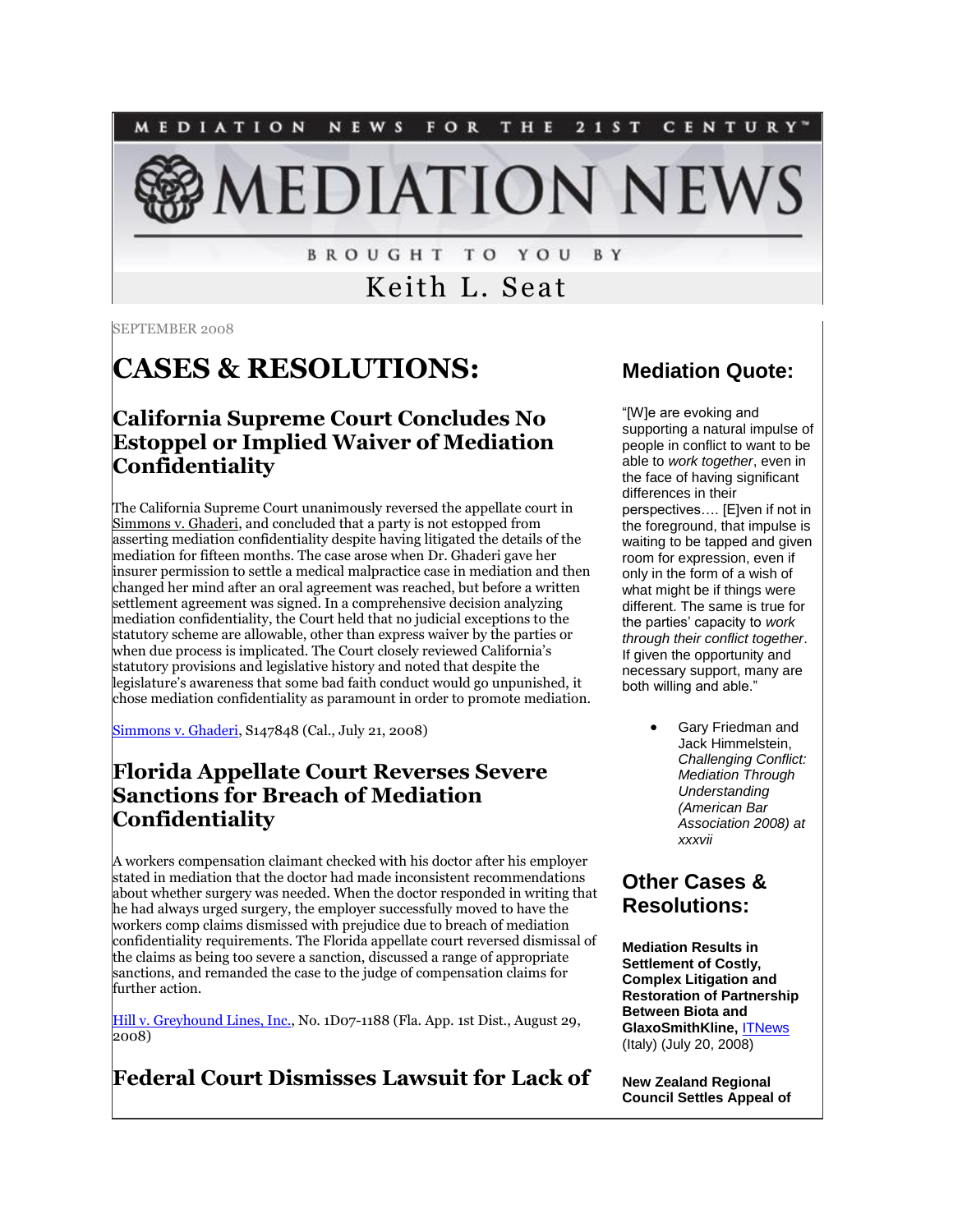# **Mediation**

A private agreement requiring mediation prior to any litigation was a sufficient basis for a federal court to dismiss without prejudice the pending litigation, since the parties had not yet mediated. Plaintiffs sought to have the litigation stayed pending mediation, but the court dismissed the matter without even holding a hearing.

[Brosnan v. Dry Cleaning Station Inc.](http://tinyurl.com/56cs4f)**,** 2008 WL 2388392 (N.D. Cal. June 6, 2008) (Subscription Required)

# **Settlements in Katrina Mediations Withstand Attack**

A federal court upheld the "plain meaning" of settlements reached in the Mississippi hurricane mediation program which released any and all Katrina claims except for subsequent discovery of "additional insured damage." The Scruggs Katrina Group filed some 200 nearly identical complaints alleging a conspiracy of fraud and bad faith that it asserted as grounds for additional insured damages. The court, however, found that the phrase could only mean additional property damage, but left open the record in case plaintiff's new substitute counsel wished to submit affidavits showing newly discovered property damage.

[Boyd v. State](http://www.mssd.uscourts.gov/Insurance%20Opinions/ch07cv820orderA0806.pdf) Farm, No. 1:07CV820 (S.D. Miss., Aug. 6, 2008)

# **Personal Injury Settlement Sets Record**

A \$6 million global settlement in a one-day mediation resolved the legal claims of a 9-year-old boy who was blinded from serious craniofacial injuries in an all terrain vehicle accident. The agreed payment is believed to be the largest settlement or verdict in Fayette County, Pennsylvania. Details reported about the accident and claims came from the plaintiffs' mediation memorandum.

[Pennsylvania Law Weekly](http://tinyurl.com/6ryjcd) (August 11, 2008) (Subscription Required)

### **Use of Focus Groups and Tribute Video Helps Mediation Succeed**

Plaintiffs' counsel convened two focus groups and shared the comprehensive results with the other side at a second mediation session, after an initial mediation session failed to resolve claims from a serious accident in which a car hit a tractor-trailer stopped on the side of the road, resulting in the death of one passenger and serious injuries to another. In addition, plaintiffs' counsel provided defense counsel with a video containing testimony from the deceased woman's family, friends, and others speaking about the impact she had made on their lives. The second mediation session reached resolution, with settlements totaling \$3.2 million for the two victims.

[North Carolina Lawyers Weekly](http://tinyurl.com/5gr446) (September 1, 2008) (Subscription Required)

**Detailed Mediation Agreement Flips City** 

#### **Pest Management Strategy in Mediation,** [Otago Daily](http://www.odt.co.nz/the-regions/otago/14597/mediation-pest-strategy-succeeds)  [Times](http://www.odt.co.nz/the-regions/otago/14597/mediation-pest-strategy-succeeds) (July 24, 2008)

**Contempt-of-Court Hearing for Failure to Attend Mediation Session Avoided with Agreement to Mediate by Accused Video-Gambling Racketeer,** [Muncie Star Press](http://sitelife.thestarpress.com/ver1.0/Direct/Process?sid=sitelife.thestarpress.com) (August 16, 2008); [Anderson](http://www.theheraldbulletin.com/local/local_story_206235206.html)  [Herald Bulletin](http://www.theheraldbulletin.com/local/local_story_206235206.html) (July 24, 2008)

**Comcast and National Football League Agree to Mediate Carriage Terms for NFL Network,** [Multichannel](http://www.multichannel.com/article/CA6575978.html)  [News](http://www.multichannel.com/article/CA6575978.html) (July 7, 2008)

**California Public Utilities Commission Schedules Mediation over Amount of Intercarrier Compensation Due for VoIP Traffic,** [TR's](http://tinyurl.com/5ejg5f)  [State NewsWire](http://tinyurl.com/5ejg5f) (July 17, 2008) (Subscription Required)

**Rapper Ordered to Mediate Civil Assault Case for Threatening to Shoot Coach,**  [Urban411.com](http://tinyurl.com/5l9s5q) (August 22, 2008)

**Mediation Has Not Yet Settled Ray Keller's Litigation Against NCAA that Resulted in \$5 Million Verdict Which Judge Threw Out Pending Appeal, The** [Daily Sentinel \(](http://www.thedailysentinel.com/story.lasso?ewcd=93e7ad3f90281da7)September 2, 2008)

**Premature Disclosure of Draft Mediation Proposal Derailed Mediation after Four Years, Resulting in Escalating Conflict over Beach Access,** [The Barrie](http://www.thebarrieexaminer.com/ArticleDisplay.aspx?e=1128992)  [Examiner](http://www.thebarrieexaminer.com/ArticleDisplay.aspx?e=1128992) (Canada) (July 26, 2008)

**Judge Orders Mediation of Litigation Between Surgeons and Medical Center over Emergency Room Call Schedule,** [Muskogee Daily](http://www.muskogeephoenix.com/local/local_story_240232038.html?start:int=0)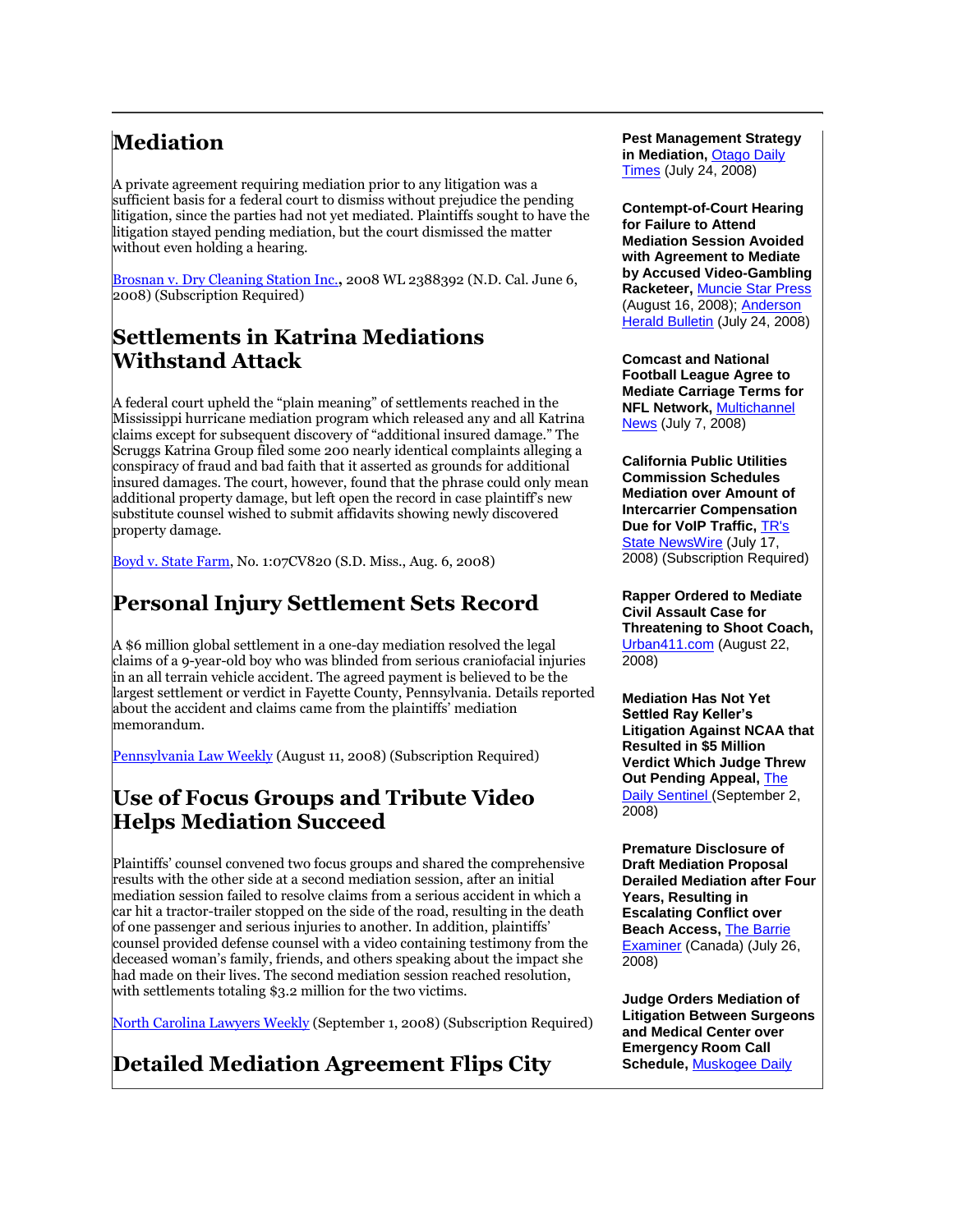# **Council on Commercial Development**

After a 74-acre commercial project was blocked by the Columbia (MO) City Council, the developer entered into mediation with two neighborhood associations and, after nearly a month of negotiations, agreed to add a layer of restrictions to the development, which was sufficient to obtain City Council approval. The developer concluded that the mediation process improved plans for the development, but one of the neighborhood association leaders expressed frustration by the confidentiality of the mediation process when dealing with community issues.

[Columbia Daily Tribune](http://tinyurl.com/6nsz3x) (August 19, 2008); [Columbia Daily Tribune](http://www.columbiatribune.com/2008/Aug/20080817News010.asp) (August 17, 2008); [Columbia Daily Tribune](http://tinyurl.com/69z87q) (July 11, 2008) (Subscription Required)

# **Decades-Old Australian Naval Disaster Claim Resolved**

Forty-four years after Australia's worst peacetime naval disaster, a formal naval seaman resolved his ten-year-old litigation by accepting a six-figure settlement in mediation. Other pending mediations may finally resolve the remaining claims from the accident between aircraft carrier HMAS Melbourne and destroyer HMAS Voyager, in which the Voyager was cut in two and sunk.

[The Age](http://tinyurl.com/49h8qe) (August 18, 2008)

# **NEWS & INITIATIVES:**

#### **Analysis Finds Parties Generally Err in Rejecting Settlement to go to Trial**

A study of civil lawsuits over the last 40 years indicates that parties often make poor decisions when passing up settlements prior to trial, and that such mistakes are becoming more common. In only 15% of cases did both sides make the right decision to go to trial, with the verdict falling between what the plaintiff demanded and the defendant offered. Plaintiffs were wrong to proceed to trial 61% of the time, with an average loss of \$43,000 in recent years. Defendants were only wrong 24% of the time, but their average loss was \$1.1 million. The advocate's years of experience, rank of law school and size of firm were less related to bad decisions than the type of case. Errors tended to be made by plaintiffs in cases where contingency fees are common, and by defendants where insurance coverage is generally unavailable. The study, said to be the largest ever of its type, is forthcoming in the Journal of Empirical Legal Studies.

[New York Times](http://www.nytimes.com/2008/08/08/business/08law.html?_r=2&sq=Study%20&adxnnl=1&oref=slogin&scp=1&adxnnlx=1219403445-GM4QcXM8GIxGwi7FK/RwoQ) (August 7, 2008); [Journal of Empirical Legal Studies](http://www.blackwellpublishing.com/journal.asp?ref=1740-1453&site=1)

#### **Widespread Adoption of Mediation Programs Reducing Costs**

Large companies, insurers, government agencies and courts are all moving towards greater reliance on mediation. For example, Toro Co. has resolved 1,400 products liability claims since launching its mediation program in the early 1990s, and has not taken a case to trial since 1994, resulting in a drop in Phoenix (August 27, 2008)

**Mediation Possible for Discrimination Complaint Against Bar Banning Drag Queens and Transgender Women,** [Dallas Voice](http://www.dallasvoice.com/artman/publish/article_9592.php) (August 14, 2008)

**Mediation Under Way in Sexual Harassment Cases that Resulted in Resignation of Ohio Attorney General and Half Dozen Others,**  [Youngstown Vindicator](http://www.vindy.com/news/2008/sep/04/mediation-addresses-sexual-harassment) (September 3, 2008)

**Mediation Scheduled for \$15 Million Sex Abuse Case Against Oregon Archdiocese,** [Seattle Post](http://seattlepi.nwsource.com/local/374167_jesuits09.html)  [Intelligencer](http://seattlepi.nwsource.com/local/374167_jesuits09.html) (August 8, 2008)

**Parties Negotiate Whether to Mediate Free Speech Dispute Relating to Boston Subway Card Vulnerabilities,**  [CNET News](http://news.cnet.com/8301-1009_3-10016114-83.html?hhTest=1) (August 13, 2008)

**City of Spokane Will Mediate with Developer over Downtown Land Use; Land Trades Suggested,** [Spokane](http://www.spokanejournal.com/spokane_id=article&sub=3701)  [Journal of Business](http://www.spokanejournal.com/spokane_id=article&sub=3701) (August 28, 2008)

**County Officials Suggest Mediation if Direct Negotiations Fail to Get Funding from Towns for Dispatcher Salaries,** [Idaho](http://www.mtexpress.com/index2.php?ID=2005121997)  [Mountain Express and Guide](http://www.mtexpress.com/index2.php?ID=2005121997) (August 6, 2008)

**County Commissioners and Developer Agree to Mediate to Overcome Rejection of Plans for Massive Bellevue Subdivision,** [Idaho Mountain](http://www.mtexpress.com/index2.php?ID=2005121997)  [Express and Guide](http://www.mtexpress.com/index2.php?ID=2005121997) (August 27, 2008)

**Court-Ordered Mediation of Lawsuit by Homeowners Fighting Annexation by Town Depends on Obtaining Sufficient Consent Forms**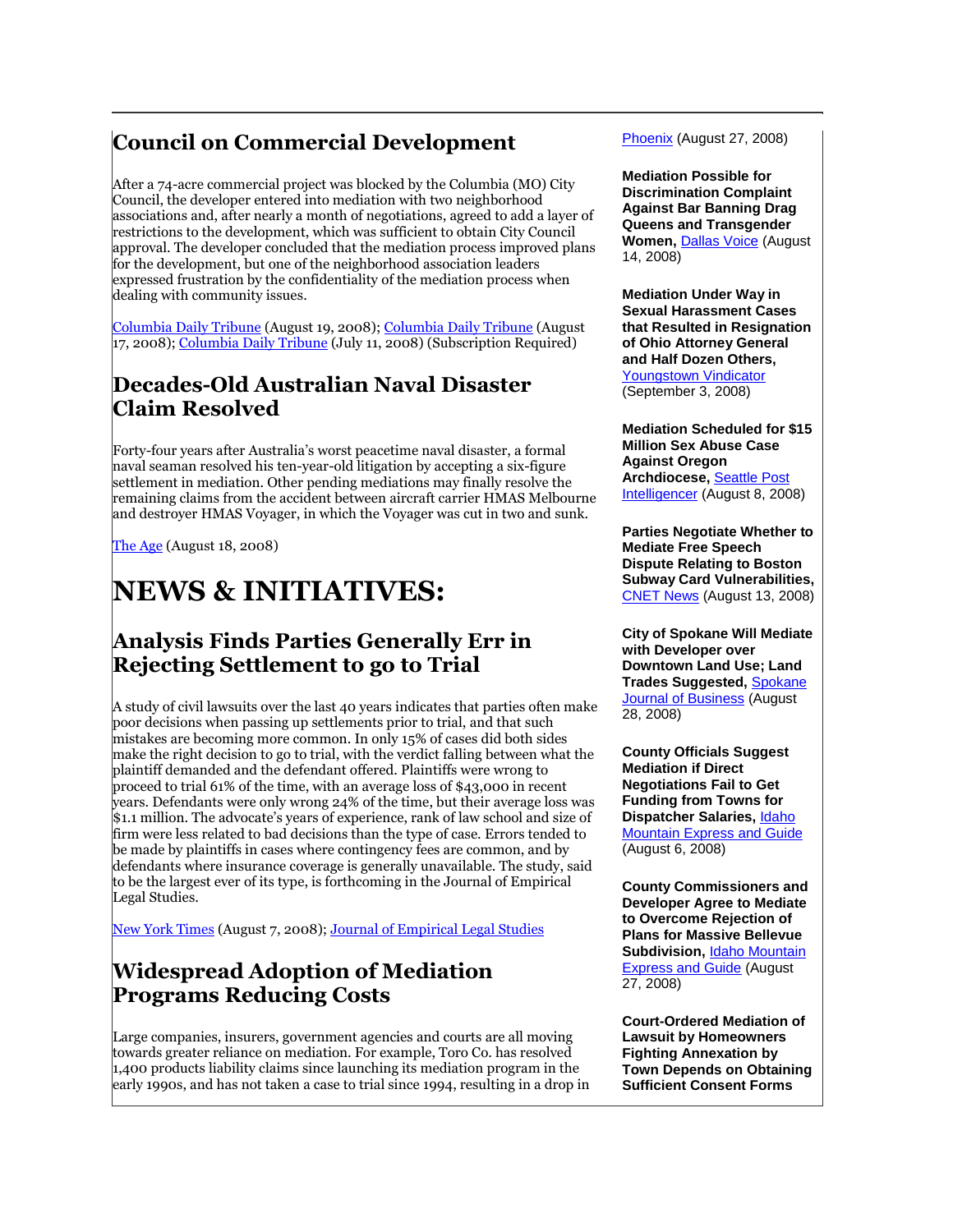total costs per claim from \$115,000 to \$43,000. About two-thirds of the Toro claims are resolved directly by claims coordinators, with the remaining third being resolved in mediation. Similarly, after Hurricane Katrina, Zurich Insurance created a new Alternative Dispute Resolution program with a multistep process that moved from direct negotiation between the insurance representative and policyholder, to mediation, and finally binding arbitration. Out of 20,000 claims against Zurich, 98% have been resolved, with only about 100 reaching and being settled through mediation, and none going to arbitration. While courts are increasingly requiring mediation, some court programs are seeing a decrease in settlements, which is attributed to litigants going directly to private mediators or seeking mediation prior to filing suit.

[Chicago Lawyer](http://tinyurl.com/5gllcv) (July 9, 2008) (Subscription Required)

#### **Updated Construction Form Agreements Rely on Mediation**

The American Institute of Architects (AIA) has released updated form construction documents which provide more complex dispute resolution language than the prior AIA version. The new A201 form provides that the first determination about a dispute be made by an Initial Decision Maker who no longer needs to be the architect. If that decision is not satisfactory, a party may seek mediation by making a formal demand that the other side file for mediation or waive certain rights. If mediation is not successful, the parties may resort to either arbitration or litigation based on their agreement in the form contract. A competing set of form documents called ConsensusDOCS has been developed by 19 construction associations. ConsensusDOCS is more collaborative and first requires direct discussions at the field and then senior executive levels, followed by mediation (as the default) or "mitigation" with nonbinding findings by an independent neutral or dispute review board. Mediation is to be concluded within 45 days, and if not successful is followed by litigation or arbitration.

[New York Law Journal](http://tinyurl.com/65urzo) (August 4, 2008) (Subscription Required)

### **Connecticut Provides Mediation for Eminent Domain Disputes**

New regulations adopted by the Connecticut Office of Ombudsman for Property Rights provide that mediation can be requested by property owners dissatisfied with the compensation offered in eminent domain proceedings or by occupants concerned about the assistance offered when forced to move due to eminent domain. The Ombudsman determines whether or not to grant a mediation request, and if granted, public agencies may be required to cooperate and participate in the mediation.

[RegAlert](http://tinyurl.com/5jv53b) (July 8, 2008) (Subscription Required); [Regulation](http://tinyurl.com/5wwhjy) (Subscription Required)

#### **Maryland Encourages Agricultural Mediation**

The Maryland Department of Agriculture is encouraging farmers to mediate disputes with neighbors, family, government agencies and lenders using the Maryland Agricultural Conflict Resolution Service (ACReS). Mediation services are available at modest or no cost, depending on income levels, with a

#### **from Homeowners,**

[Indianapolis Star](http://sitelife.indystar.com/ver1.0/Direct/Process?sid=sitelife.indystar.com) (August 27, 2008)

**Cities Ordered to Mediate Lengthy Dispute Over Which Can Annex Farmland for Development, [Monitor](http://www.themonitor.com/articles/pharr_16541___article.html/juan_city.html) (Texas)** (August 27, 2008)

**Mediation Between City, Manufacturer and Consultants Held to Sort Out Costly Water Plant Flaws,**  [Times West Virginian](http://www.timeswv.com/todaystopnews/local_story_243014902.html) August 30, 2008); [Times West](http://www.timeswv.com/todaystopnews/local_story_233004828.html)  [Virginian](http://www.timeswv.com/todaystopnews/local_story_233004828.html) (August 20, 2008)

**County and Paving Company to Mediate over Loss of Contract Due to Late Signing of Anti-Alien Pledge,**  [The Huntsville Times](http://www.al.com/news/huntsvilletimes/index.ssf?/base/news/1218878130262030.xml&coll=1) (August 16, 2008)

**California Public Utilities Commission Orders Metropolitan Transportation Authority and Critics to Mediate Method for Crossing New Rail Line by High School,** [Los Angeles Wave](http://tinyurl.com/5e4896)  [Newspapers](http://tinyurl.com/5e4896) (August 14, 2008)

**Judge Orders Mediation of the University of Akron's Unresolved Eminent Domain Lawsuits Relating to Dormitory Construction,**  [Ohio.com](http://www.ohio.com/news/27007644.html) (August 15, 2008)

**Landfill Dispute Between Cities Sent to Mediation by Court,** [KBTX](http://www.kbtx.com/local/headlines/26947424.html) (August 14, 2008)

**Scotland Yard Turns to Mediation in Dispute Between Senior Officers,**  [Telegraph.co.uk](http://tinyurl.com/5f3gng) (July 21, 2008)

#### **Other News & Initiatives:**

**Better Business Bureau**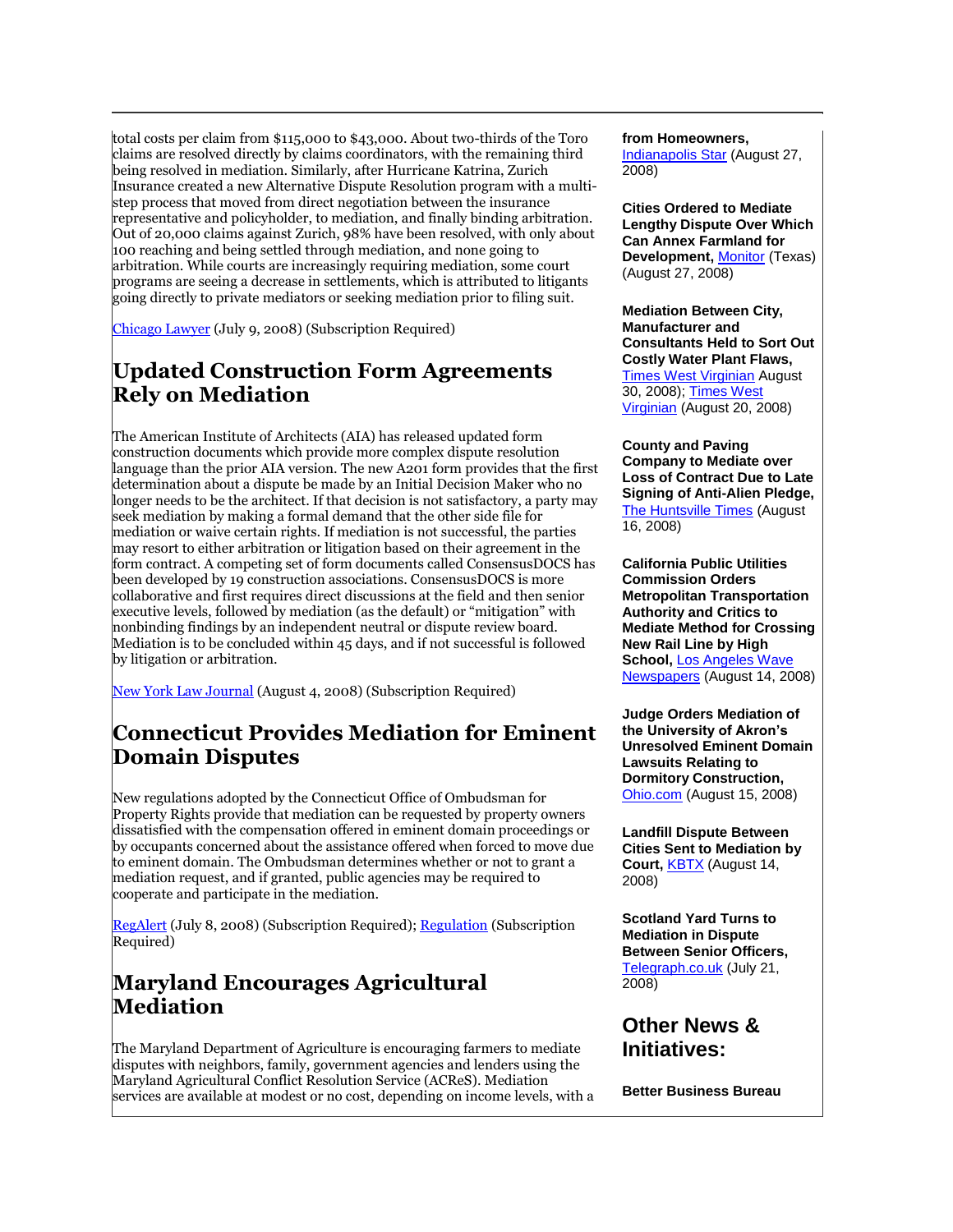free initial consultation and shared costs if additional sessions are needed. Under state legislation passed in 2006, mediation is required prior to filing suit against an agricultural operation.

[US State News](http://tinyurl.com/6hjst3) (July 29, 2008) (Subscription Required); [Baltimore Sun](http://www.baltimoresun.com/news/local/harford/bal-ha.farm10aug10,0,1276401.story) (August 10, 2008)

#### **Mississippi's Katrina Mediation Program Shows 80% Settlement Rate**

Updated figures reveal that nearly 5,000 mediations were requested in the Mississippi Insurance Department's hurricane mediation program, and 82% of those settled. About a fourth of the settlements occurred prior to mediation, with the remainder settling at mediation. In addition, another 235 federal cases were resolved through court-ordered mediation, out of about 1,100 closed federal cases, while another 867 policyholders in two mass lawsuits settled without filing individual claims.

[Sun Herald](http://tinyurl.com/64wjyw) (August 27, 2008) (Subscription Required)

### **Mediation Helps Heirs Minimize Conflict over Estates**

Mediation can be helpful to preserve relationships among heirs who get into squabbles when dividing estates left by family members. While conflicts can be minimized through proactive steps to make decisions before death and provide clear instructions on disposition, there are also numerous techniques ranging from blind drawings to drawing cards that can provide processes for allocating assets that seem fair to all involved.

[Toledo Blade](http://toledoblade.com/apps/pbcs.dll/article?AID=/20080706/ART16/640668917) (July 6, 2008)

# **Mediation Model Urged for Long-Term Care Facilities**

A research report on an appropriate mediation model for long-term care facilities concluded that care could be improved by involving residents and families through mediation, but that intensive outreach is required within facilities. Many cases referred to mediation were not mediated due to barriers from lack of knowledge of potential benefits and availability. The report was published in the Journal of the American Medical Directors Association.

[Health & Medicine Week](http://tinyurl.com/5jhhmm) (August 4, 2008) (Subscription Required)

### **Council Provides Successful Mediation Alternative in High Stakes Environment**

Hanford Concerns Council provides mediation of worker grievances over health, safety, or the environment to avoid litigation against Hanford contractors. Council members include Washington Closure Hanford, Washington River Protection Solutions and CH2M Hill. With annual costs of about \$500,000, the Council has a perfect record of resolving litigation over the last three years since it was resurrected. One cautionary case is the decadeold litigation by pipefitters against Fluor Federal Services that resulted in a

**Mediating Many More Cases; Business Members Required to Participate When Consumers Seek Mediation,**  [The Columbus \(Ohio\) Dispatch](http://tinyurl.com/66jlrv) (August 20, 2008)

**Half of Foreclosure Mediations in Stark County Result in Homeowners Keeping Homes,** [Canton](http://www.cantonrep.com/index.php?ID=422684&Category=3&subCategoryID=)  [\(Ohio\) Repository](http://www.cantonrep.com/index.php?ID=422684&Category=3&subCategoryID=) (July 27, 2008)

**San Diego City Attorney Regularly Uses Mediation to Resolve Cost Overruns, False Claims, Other Concerns,** [San Diego Union](http://www.signonsandiego.com/news/metro/20080813-9999-1m13demo.html)  [Tribune](http://www.signonsandiego.com/news/metro/20080813-9999-1m13demo.html) (August 13, 2008)

**Cases in U.K. Address Mediation Confidentiality and Recovery of Costs,**  [Shoosmiths Legal Updates](http://www.shoosmiths.co.uk/news/1446.asp) (August 8, 2008)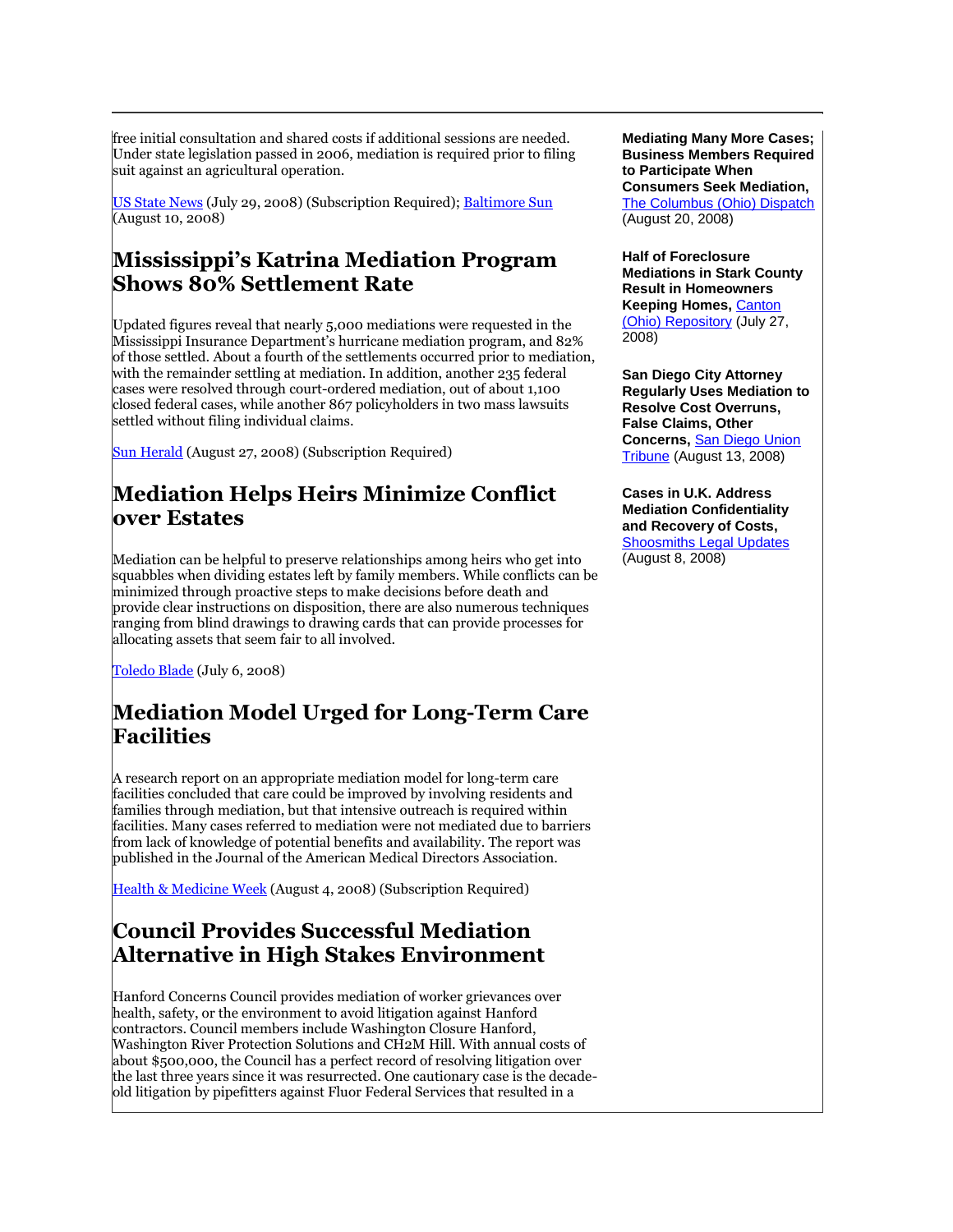\$4.8 million jury award which is still pending on appeal.

[Mid Columbia Tri City Herald](http://www.tri-cityherald.com/962/story/272594.html) (August 12, 2008)

#### **Mediation Resolving Psychological Harassment Complaints in Quebec**

Mediation successfully reaches agreement in 95% of the workplace psychological harassment cases mediated by the Commission des norms du travail in Quebec. In the four years since legislation was enacted protecting employees from psychological harassment, about 8,600 complaints have been filed and a little over a third have been resolved through mediation. Of complainants using mediation, 85% reported they were very satisfied with the mediator's work.

[Canada Newswire](http://tinyurl.com/6gtgpe) (July 3, 2008) (Subscription Required)

### **Other International Mediation Developments**

- **U.K.** lawyers see financial pressures on businesses resulting in more litigation over disputes and more mediation to reduce risks from litigation, [Crain's Manchester Business](http://tinyurl.com/5hmkux) (September 1, 2008); [Birmingham Post](http://tinyurl.com/6mv8z9) (August 29, 2008) (Subscription Required)
- Mediation being encouraged in **Scotland** as better solution for conflicts and important to maintaining competitive economy, [Scotsman](http://news.scotsman.com/politics/Mediation-grows-as-firms-see.4260970.jp) (July 6, 2008) (Subscription Required)
- Law Reform Commission in **Ireland** urges key role for mediation, [The Irish Times](http://www.irishtimes.com/newspaper/frontpage/2008/0730/1217368580603.html) (July 30, 2008)
- Alternative Dispute Resolution workshop reflects increasing popularity of informal resolution processes in **Dubai**, [AME Info](http://www.ameinfo.com/163469.html) (United Arab Emirates) (July 14, 2008)
- Three-day mediation update training in **Bangladesh** given to judges and lawyers who will be training 300 new judges and lawyers in mediation[, The New Nation](http://nation.ittefaq.com/issues/2008/07/04/news0504.htm) (Bangladesh) (July 4, 2008)
- **China** reports 100,000 mediations with 96% success rate since mediation was introduced in Guangdong Province in 2001, [World](http://tinyurl.com/5khzku)  [News Connection](http://tinyurl.com/5khzku) (July 31, 2008) (Subscription Required)
- Mediation needed in **Hong Kong** to keep up with other jurisdictions[, South China Morning Post](http://tinyurl.com/67ethy) (July 8, 2008) (Subscription Required)
- Court-annexed mediation experiment in the **Philippines** gives better access to justice to poor and marginalized; 40,000 mediations in last six years have 70% resolution rate[, Thai Press Reports](http://tinyurl.com/6m22fr) (July 9, 2008) (Subscription Required)
- Mediation system, in which courts can mandate mediation, is most important of proposed reforms in **Malaysia**, where lower courts have a 900,000 case backlog[, New Straits Times](http://www.nst.com.my/Current_News/NST/Friday/Columns/2284085/Article/index_html) (July 4, 2008)
- Farm Debt Mediation Act in New South Wales, **Australia** requires equipment finance companies to give farmers option of mediation, [ABC Online](http://www.abc.net.au/rural/news/content/200809/s2355187.htm) (September 4, 2008)
- Number of mediations doubles in New South Wales, **Australia**, with 59% resolution rate[, Sydney Morning Herald](http://tinyurl.com/5eeoab) (August 14, 2008)
- **Fiji** Employment Relations Bill establishes mediation service, [Fiji](http://www.fijitimes.com/story.aspx?id=98367)